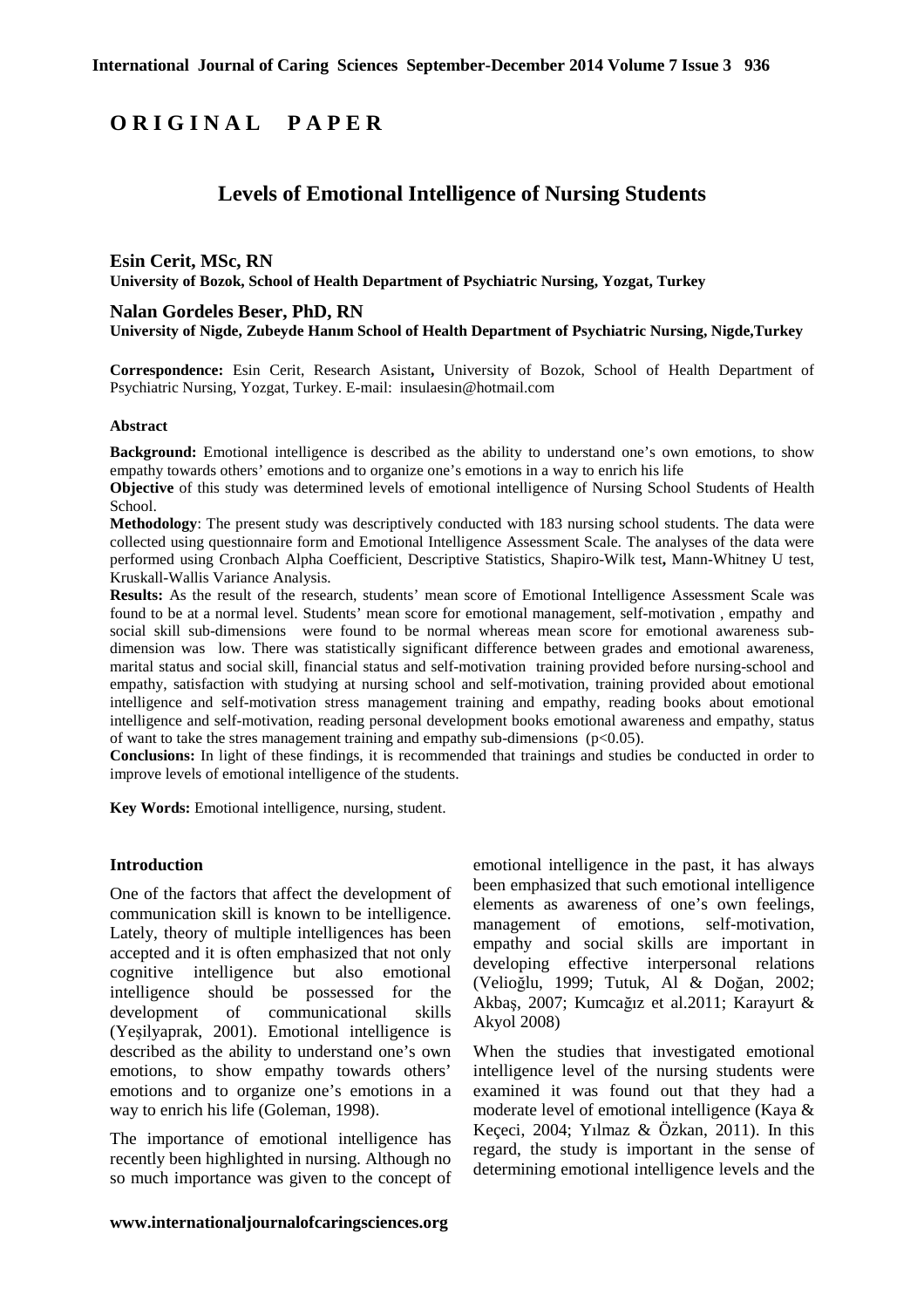affecting factors of the nursing students. Also; we are of the opinion that the study will contribute to the literature because it will shed light on which level and when the training of emotional intelligence should be conducted.

### **Study Aim**

This study was descriptively conducted in order to determine emotional intelligence levels and the affecting factors of the students of the Health School of Bozok University (BUHS).

# **Method**

# **Place where the study was conducted and its characteristics**

The study was conducted at the BUHS. The education duration of the health school is four years and the students who graduate from the school acquire "nurse" title. During the 2010- 2011 academic year, there were 213 students who studied at the BUHS (http://www.bozok.syo.edu.tr/).

#### **Population and Sample of the Study**

The population of the study was composed of the students who studied at the BUHS. No method was used for sampling and whole population was accepted as the sample and all of the students who accepted to participate in the study were included in the study.

#### **Data Collection Tools**

For data collection; a questionnaire form designed by the researchers after the review of the relevant literature (Tuğrul, 1999; Acar, 2002; Cherniss, 2002; Dökmen, 2004; Kuzu, 2008; Ergin, 2000; Ünsar et al. 2009; Avşar & Kaşıkçı, 2010; Stein & Book, 2003; Smith, 2009) and Emotional Intelligence Evaluation Scale were used.

# **Questionnaire Form**

The form includes 20 questions which included descriptive characteristics, family-related characteristics and such independent variables as reading books on emotional intelligence and taking trainings about emotional intelligence. These characteristics were supposed to be affecting the level of emotional intelligence of the students.

#### **Emotional Intelligence Evaluation Scale (EIES)**

EIES was developed by Hall in 1999 in order to measure emotional intelligence and its Turkish

validity and reliability tests were performed by Ergin and Yılmaz (Ergin, 2000) on university students. In this study, Cronbach Alpha coefficient was 0.83. The scale has five subscales: Emotional Awareness, Managing One's Emotions, Self-Motivation, Empathy and Social Skills. The total score of emotional intelligence is obtained after adding all subscale scores obtained from 30 items (Ünsar et al., 2009).

Scores obtained from EIES and subscales are assessed according to the score-ranges given in Table 1.

#### **Data Collection**

The data collection forms were administered at the BUHS, between the  $8<sup>th</sup>$  of January, 2010 and the  $21<sup>st</sup>$  of December, 2010. 183 students who participated in the courses and accepted to take part in the study were informed of the purpose the study and signed forms of consent for the study before the administration of the questionnaire form.

#### **Analysis of the Data**

The data obtained from the study were analyzed in computer environment. For the data analysis; descriptive statistics, Shapiro-Wilk Test, Mann-Whitney U test and Kruskall-Wallis Variance Analysis were used.

#### **Ethical Considerations**

After official permission to undertake this study was gained from the BUHS, another official permission to undertake pre-administration of the study was obtained from ethics committee at the Medical Faculty of Erciyes University. The students were informed of the purpose of the research before the administration of the form and the scale and their informed consents were signed. Participants were assured of their right to refuse to participate or to withdraw from the study at any stage.

### **Results**

71% of the participant students belonged to  $\geq 20$ age group and their mean age was  $20.66 \pm 1.9$ years, 67.2% were female students, 96.7% were single. 29.5% were second year students (second class) and 58.5% were born in cities. 42.6% of the students spent their childhood in counties and 82% did not have preschool education. 79.3% of the students regarded their financial status moderate. 65.6% of the students chose the nursing school voluntarily and 69.9% told that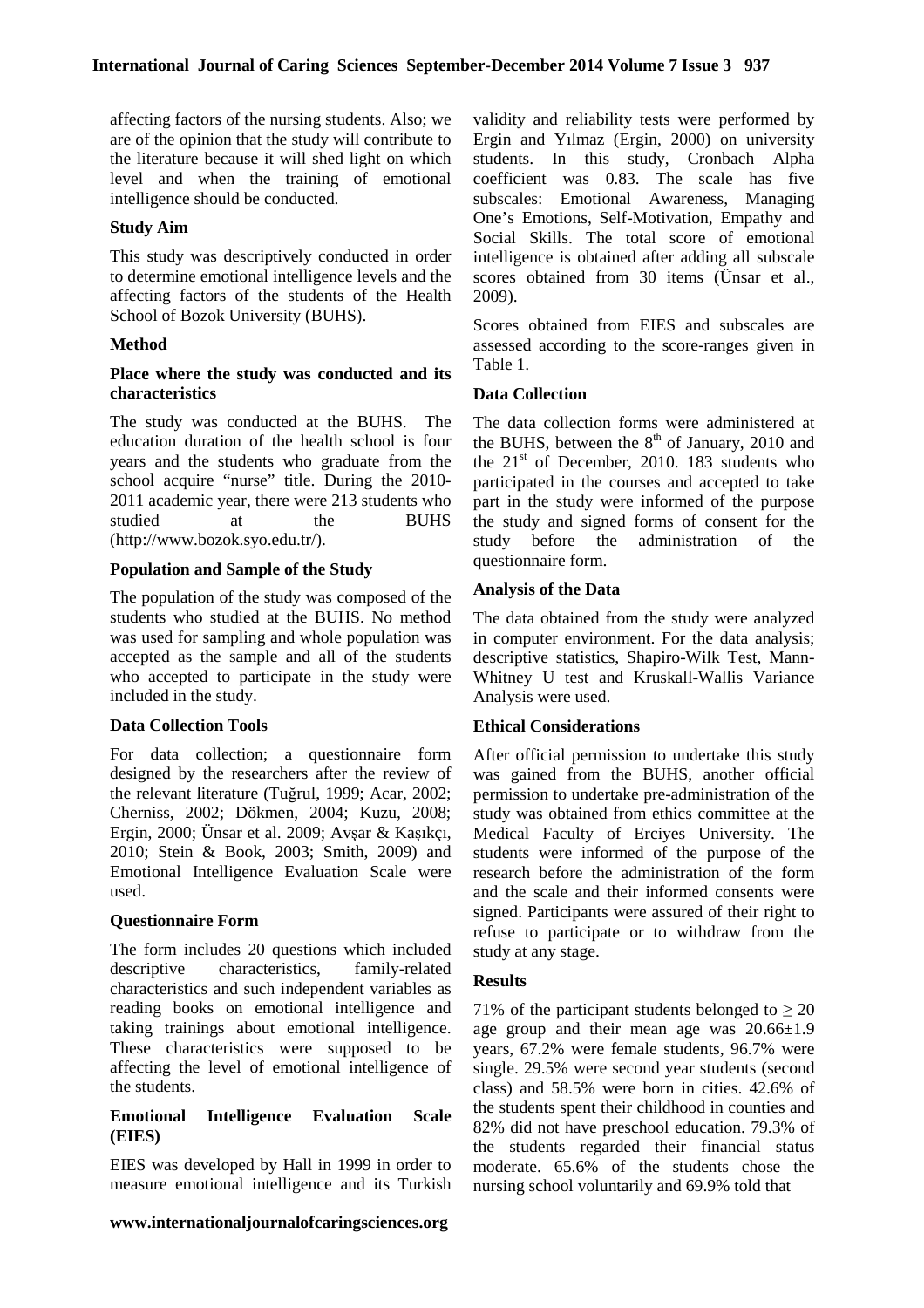| <b>Subscales</b>    | Low                | <b>Normal</b> | High                |
|---------------------|--------------------|---------------|---------------------|
|                     | (needs substantial | (needs some)  | (definitely strong) |
|                     | development)       | development)  |                     |
| Emotional awareness | $\leq$ 25          | $26 - 30$     | $\geq$ 31           |
| Managing one's      | $\leq 26$          | $27 - 31$     | $\geq$ 32           |
| emotions            |                    |               |                     |
| Self-motivation     | $\leq 26$          | $27 - 30$     | $\geq$ 31           |
| Empathy             | $\leq$ 25          | $26 - 30$     | $\geq$ 31           |
| Social skills       | $\leq 24$          | $25 - 29$     | $\geq 30$           |
| Total score         | $\leq$ 129         | $130 - 154$   | $\geq$ 155          |

# **Table 1.Scoring Emotional Intelligence Evaluation Scale (EIES)**

#### **Table 2. Distribution of Scores of EIES and Subscales**

| <b>Subscales</b>        | Low |               | <b>Normal</b> |         | High        |               | <b>Total</b> |       |
|-------------------------|-----|---------------|---------------|---------|-------------|---------------|--------------|-------|
|                         | n   | $\frac{0}{0}$ | $\mathbf n$   | $\%$    | $\mathbf n$ | $\frac{0}{0}$ | $\mathbf n$  | $\%$  |
| Emotional awareness     |     | 91<br>49.7    |               | 64 34.9 | 28          | 15.4          | 183          | 100.0 |
| Managing one's emotions | 57  | 31.1          | 67            | 36.6    | 59          | 32.3          | 183          | 100.0 |
| Self-motivation         | 47  | 25.6          |               | 65 35.5 | 71          | 38.9          | 183          | 100.0 |
| Empathy                 | 47  | 25.6          |               | 72 39.5 | 64          | 34.9          | 183          | 100.0 |
| Social skills           | 55  | 30.1          |               | 68 37.2 | 60          | 32.7          | 183          | 100.0 |
| Total score             | 55  | 30.1          | 96            | 52.5    | 32          | 17.4          | 183          | 100.0 |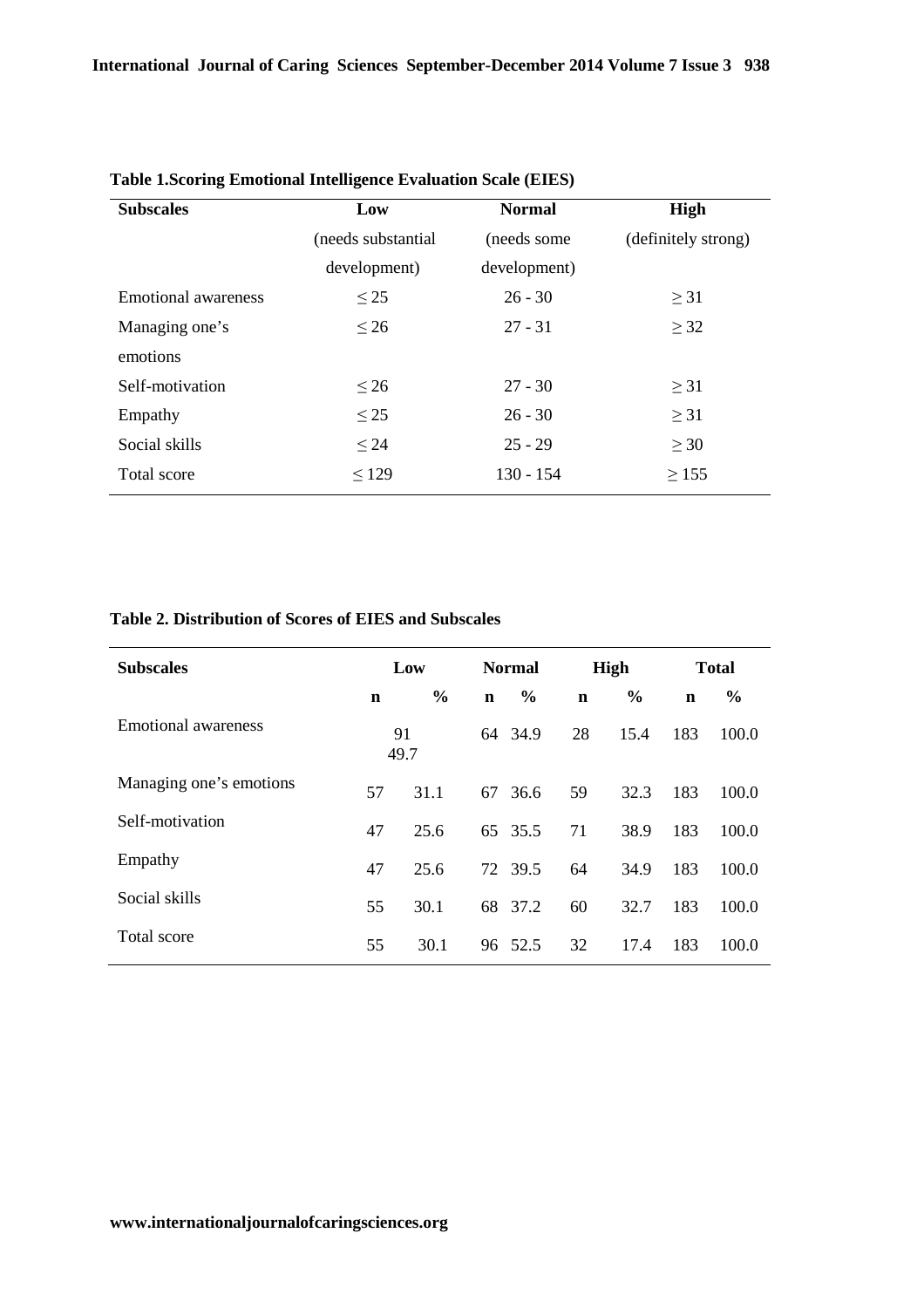they were pleased to study nursing. A 80.3% of the students had nuclear family type. 81.5% of the students' mothers and 47% of the students' fathers had primary school degree and below. When emotional intelligence levels of the participant students were investigated, mean total scores of scale were found to be at a normal level  $(136.9\pm21.1)$ . Mean scores of Managing One's Emotions  $(28.4\pm5.3)$ , Self-Motivation  $(28.3\pm5.1)$ , Empathy  $(28.2\pm5.0)$  and Social Skills  $(26.7\pm5.0)$ were at a moderate level whereas mean score of Emotional Awareness  $(25.3 \pm 5.2)$  was at a low level.

It was found out in Table 2 that no statistically significant difference existed between mean scores in terms of the variables of Sex, Age, Place where childhood was spent and Choice of nursing variables (p>0.05) (Table3).

When mean scores of EIES of the students were analyzed in terms of Class variable; it was noted that mean scores of the scale and mean scores of the subscales of the  $4<sup>th</sup>$  year students were higher than  $1<sup>st</sup>$ ,  $2<sup>nd</sup>$  and  $3<sup>rd</sup>$  year students; yet, this scoredifference was statistically significant only in Emotional Awareness (p<0.05) (Table3).

When mean scores of EIES of the students were analyzed in terms of marital status variable; there was statistically significant difference between Social Skills and Marital Status, and mean scores of Social Skills of singles were found to be higher ( $p<0.05$ ) (Table3).

When mean scores of EIES of the students were analyzed in terms of perceived financial status variable; The mean Self-Motivation score of those who perceived their financial status as low was higher than other groups  $(p<0.05)$  (Table3).

When mean scores of EIES of the students were compared in terms of having preschool education variable; a statistically significant difference was observed between Empathy and preschool education variable (p<0.05) (Table3).

When mean scores of EIES of the students were compared in terms of satisfaction with being a nurse; a statistically significant difference was between satisfaction with being a nurse and Self-Motivation ( $p < 0.05$ ) (Table 3).

When mean scores of EIES of the students were compared in terms of family type; mean scores of Social Skills of the group that had nuclear family were higher while mean scores of Emotional Awareness, Managing One's Emotions, Self64.5% of the students told that they considered child-raising attitude of their mothers positive whereas 71% of the students considered childraising attitude of their fathers negative.

Motivation and Empathy of the group that had extended family were higher though no statistically significant difference existed  $(p>0.05)$  (Table 4).

There was a statistically significant difference between mean scores of Self-Motivation in point of getting training about emotional intelligence  $(p<0.05)$ . Mean scores of the group that received training about emotional intelligence were higher than the group that did not receive training about emotional intelligence (p>0.05).

When mean scores of EIES of the students were compared in terms of stress management training; there was statistically significant difference between mean scores of Empathy in terms of participation in stress management training  $(p<0.05)$ . It was observed that the students who received stress management training had higher mean scores of Empathy.

When mean scores of EIES of the students were evaluated in terms of reading books on emotional intelligence and personal development; a statistically significant difference was detected in the mean scores of Self-Motivation ( $p<0.05$ ). The mean scores of the group that read books on emotional intelligence were higher (Table 4).

# **Discussion**

In this study which was conducted in order to determine emotional intelligence level of the students, it was found out that the emotional intelligence of 52.2% of the participant students was normal, the emotional intelligence of 30.1% of the students was low and the emotional intelligence of 17.4% of the participant students was high analyzed. When mean total score of EIES was analyzed, mean total score of the scale and mean scores of Managing One's Emotions, Self-Motivation, Empathy, Social Skills were at a normal level whereas mean score of Emotional Awareness was at a low level. The findings of the present study concurred with the findings of the similar studies. The fact that emotional intelligence levels of the nurses were found to be unsatisfactory in the studies (Dökmen, 2004; Kuzu, 2008; Ünsar et al.,2009; Stein & Book,2008) demonstrated that nursing students were not ready yet in order to adopt professional roles.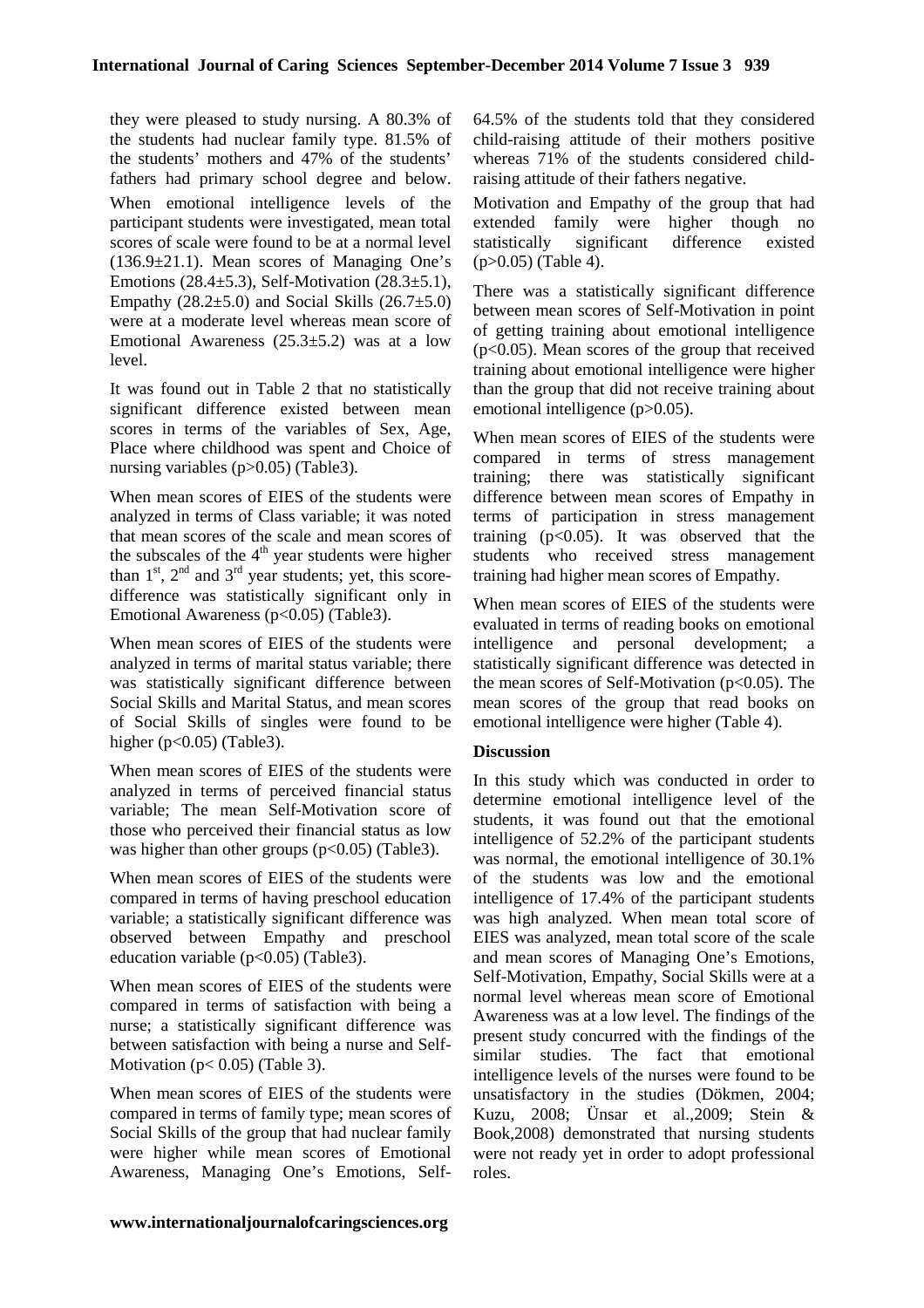Emotional intelligence is a kind of intelligence that can be improved using correct techniques (Stein & Book, 2003). It was noted in the study that the participant students who took emotional intelligence courses and who read books on emotional intelligence and personal development had a better emotional intelligence level. Smith et al. 2009, reported in their study that emotional intelligence occupied a vital place in nursing, increased the quality of student-learning and were effective upon clinical decision-making, critical thinking and employing the knowledge.

The most emphasized factors in terms of emotional intelligence development include mainly sex, age and family environment (Tuğrul, 1999). When mean scores of EIES of the students were analyzed in terms of sex variable, no statistically significant difference existed. Yet, mean scores of Empathy, Social Skill and total mean score of the scale of women were higher while mean scores of Emotional Awareness, Managing One's Emotions and Self-Motivation of men were higher. When the studies on emotional intelligence (Halıçınarlı & Bender, 2010; Ersoy, 2009) are studied, it may be argued that emotional intelligence levels of women have been found to be higher than men even if different scales are used. It may be suggested that fast development of language skills of girls makes them more experienced/successful in explaining their emotions, women can express their emotions more easily thanks to the roles assigned by the society and family members share their emotions with daughters more while men are taught to keep their emotions under control and, therefore, these facts may play a significant role in these results of sex variable (Goleman, 1998; Tuğrul, 1999).

When emotional intelligence of the students was examined in terms of age variable, our study showed no statistically significant difference between mean scores of Emotional Intelligence Evaluation Scale of the groups. However; the group aged  $\geq$  20 had higher emotional intelligence level. As demonstrated by the results; people can learn to keep their emotions under control, acquire self motivation methods and understand others' emotions better –in brief, they can learn to form an effective communicationwith growing age. Some studies emphasized that there was not a significant difference between age and emotional intelligence level (Özdemir & Özdemir, 2007; Öztürk & Deniz, 2008) while many others reported a significant correlation between age and emotional intelligence level (Güllüce & Işcan, 2010; Gürbüz & Yüksel, 2008) and it may be concluded that emotional intelligence level increases with age.

A statistically significant difference existed between mean scores of Self-Motivation of the groups in terms of perceived financial status. Self-Motivation levels of those who perceived their financial status as low were found to be higher. No statistically significant difference was noted between mean scores of other subscales and mean total score of the scale and the perceived financial status. But, it was seen that mean scores of Managing One's Emotions, Empathy, Social Skills and total mean scores of the scale of the group that perceived financial status as low were the highest one while mean scores of Emotional Awareness of the group that perceived financial status as high were the highest. It may be suggested that high emotional intelligence level of those who perceived financial status as low might have been caused by their different motivational options. It is interesting that different results have been obtained from the studies on the effect of financial status upon emotional intelligence. The study of Yılmaz and Özkan (2011) supported our findings but the study of Yılmaz and Şahin (2004) reported a high level of emotional intelligence among those who perceived their financial status as high. As for the study of Köksal (2003) and Malak (2011), no statistically significant difference was noted between emotional intelligence and perceived socioeconomical status. The reason for which different results were obtained from the studies may be explained by the possibility that personal differences may have affected perception of their financial status.

Family circle is a crucial factor in the development of emotional intelligence (Goleman, 1998). Sullivan suggested that personality development and childhood experiences emerged -particularly- thanks to mother and child relation (Törüner & Büyükgönenç, 2011). No statistically significant difference was explored between mean scores of EIES and child-raising attitude of the parents. But, mean scores EIES of the group that considered mother child-raising attitude positive were higher than the group that considered mother child-raising attitude negative. In the similar studies (Doğan, 2009; Erdoğdu, 2008), it was seen that emotional intelligence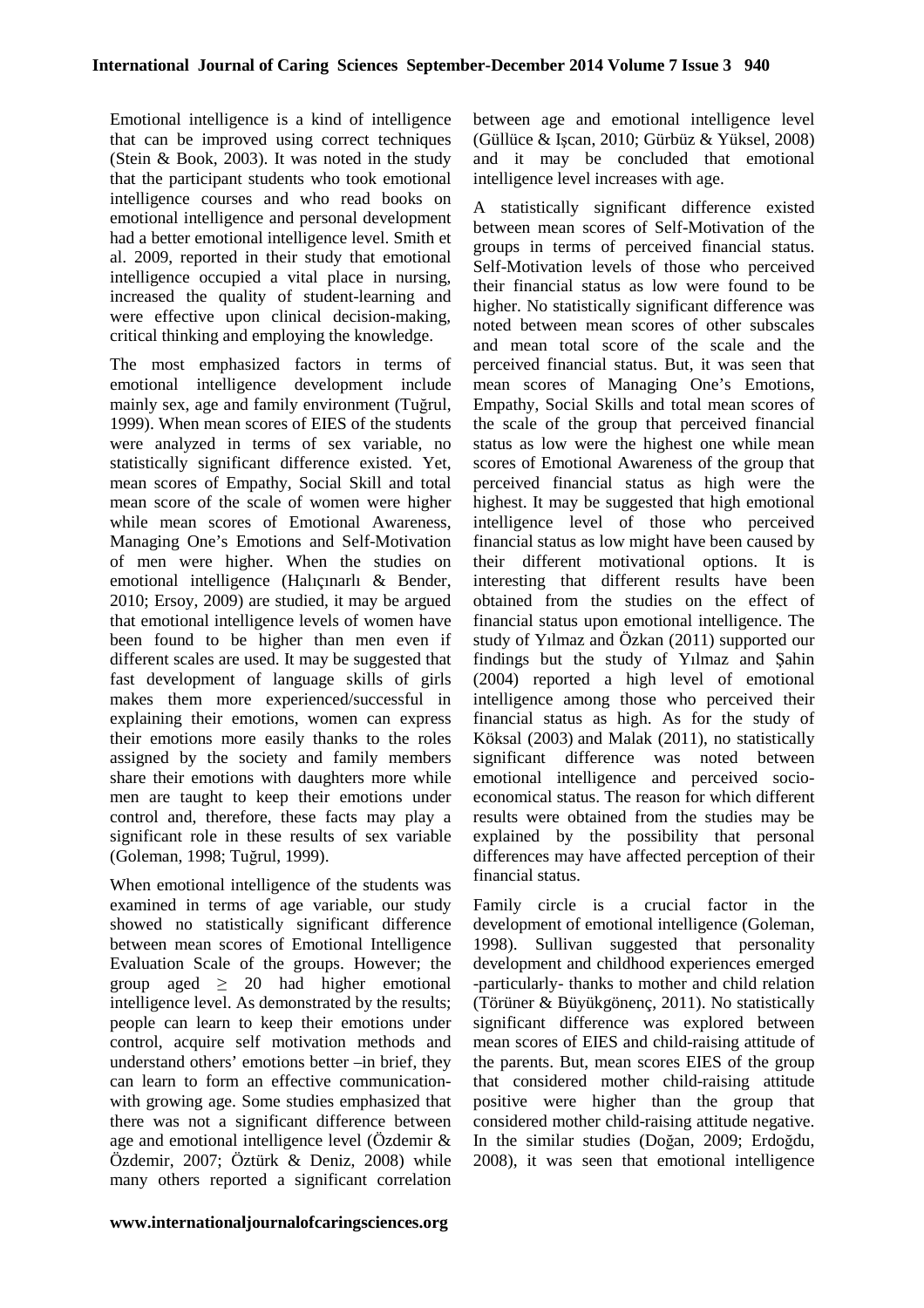levels of those who considered parents' childraising attitude positive were higher.

#### **Conclusions**

In light of the study results, it is recommended that trainings and studies be conducted in order to improve levels of emotional intelligence of the students.

#### **References**

- Acar, F. (2002). Emotional Intelligence and Leadership. Social Sciences Institute Journal; 12: 53- 68.
- Akbaş, G. (2007). Determination of Stress and Motivation Levels of Service Nurses, Master Thesis, Haliç University, Health Sciences Institute, Nursing Department, Istanbul: 5-6.
- Avşar, G. & Kaşıkçı, M. (2010). Emotional Intelligence Levels of Nursing School. Anatolian Nursing and Health Sciences Journal, 13(1): 1- 6.
- Cherniss, C. (2002). Emotional intelligence and the good community. American Journal of Community Psychology, 30(1): 1- 11.
- Doğan, U. (2009). Evaluation of Emotional Intelligence and Problem Solving Skills of High School Teachers in terms of some variables, Master Thesis, Muğla University Social Sciences Institute Education Sciences Institute, Psychological Guidance and Counseling Department Muğla, 67- 68.
- Dökmen, Ü. (2004). Communicational Conflicts and Empathy  $(29<sup>th</sup> Edition)$ , Sistem Publication, Istanbul,135- 138.
- Erdoğdu, Y.M. **(**2008). Examining some of the variables in terms of emotional intelligence. Elektronik Sosyal Bilimler Dergisi, 7(23): 62- 76.
- Ergin, F.E. (2000). An evaluation on the correlation between Emotional Intelligence and 16 Personality Characters of the Students, Unpublished Master Thesis, Selçuk University, Social Sciences Institute, Konya.
- Ersoy, E. (2009). Male and Female Identity in Gender Culture (Malatya Sample), F.Ü. Social Sciences Journal, 19(2): 209- 230.
- Goleman, D. (1998). Why is emotional intelligence more important than IQ?  $(7<sup>th</sup> Edition)$ , Yüksel BS. (Translated), Varlık Publication, Istanbul, 17- 359.
- Güllüce, A.Ç. & İşcan, Ö.F. (2010). The Correlation between Professional Exhaustion and Emotional Intelligence. Eskişehir Osmangazi University İİBF Journal October, 5(2): 7‐ 29.
- Gürbüz, S. & Yüksel, M.(2008). Emotional Intelligence in working-setting: the correlation between work performance, job satisfaction, organizational citizenship behavior and some demographic characteristics. Doğuş University Journal, 9(2): 174- 1990.
- Hakkımızda [ http : //www.bozok.syo.edu.tr/] (1.07.2010)
- Halıçınarlı, E. & Bender, M.T. Emotional Intelligence in women and a field study. http://cws.emu.edu.tr/en/conferences/2nd\_int/pdf/( 01.06.2010)
- Karayurt, Ö. & Akyol, Ö. (2008). Evaluation of the correlation between social skill levels and academic success among the nursing school students. Atatürk University Nursing School Journal, 11(1): 33-39.
- Kaya, H.& Keçeci, A. (2004). Emotional Intelligence Levels of Nursing School Students, İ.U. Florence Nightingale Nursing School Journal, 13(52): 39- 47.
- Köksal, A. (2003). The correlation between Emotional Intelligence and Decision making strategies among adolescents, Master Thesis, Istanbul University Social Sciences Institute Education Sciences Department, Istanbul, 55- 61.
- Kumcağız, H., Yılmaz, M., Çelik, B.S.& Avcı, A.İ. (2011). Communicational Skills of Nursing: Samsun Province Sample. Dicle Medicine Journal, 38(1): 49- 56.
- Kuzu, A. (2008). Evaluation of Emotional intelligence and Communicational Skills of Nursing Students with comparison to peer students, Master Thesis, Düzce University Health Sciences Institute Nursing Program, Düzce, 4- 49.
- Malak, K. (2011). Evaluation of Correlation between Emotional Intelligence and Rehabilitation Strength of University Students, Master Thesis, Selçuk University Education Sciences Institute, Psychological Guidance and Counseling Department, Konya, 54.
- Özdemir, A.Y. & Özdemir, A. (2007). Evaluation of correlation between Emotional Intelligence and conflict management strategies: a Study on Academical and administrative personnel. Social Sciences Institute Journal, 18:394- 410.
- Öztürk, A. & Deniz, M.E. (2008). Evaluation of Emotional intelligence skills, professional satisfaction and Exhaustion of Preschool teachersin terms of some variables. Elementary Education Online, 7(3): 578- 599.
- Smith, K.B., Profetto, M.J. & Cummings, G.G.(2009). Emotional intelligence and nursing: an integrative literature review. International Journal of Nursing Studies, 46: 1624-1636.
- Stein, S.J.& Book, H.E. (2003). EQ Emotional Intelligence and Secret of Success  $(1<sup>st</sup> Edition)$ , Müjde Işık (translated), Özgür Publication, Istanbul, 30- 302.
- Tuğrul, C. (1999). Emotional Intelligence. Clinical Psychiatry, 1: 12-20.
- Tutuk, A., Al, D. & Doğan, S. (2002). Communicational Skills of Nursing Students and determination of empathy levels. C. U. Nursing School Journal, 6(2): 36- 41.
- Törüner, K.E. & Büyükgönenç, L. (2011). Child Health (Basic Nursing Approaches)  $(1<sup>st</sup> Edition)$ , Göktuğ Publication, Gökçe Ofset, Ankara, 42- 43.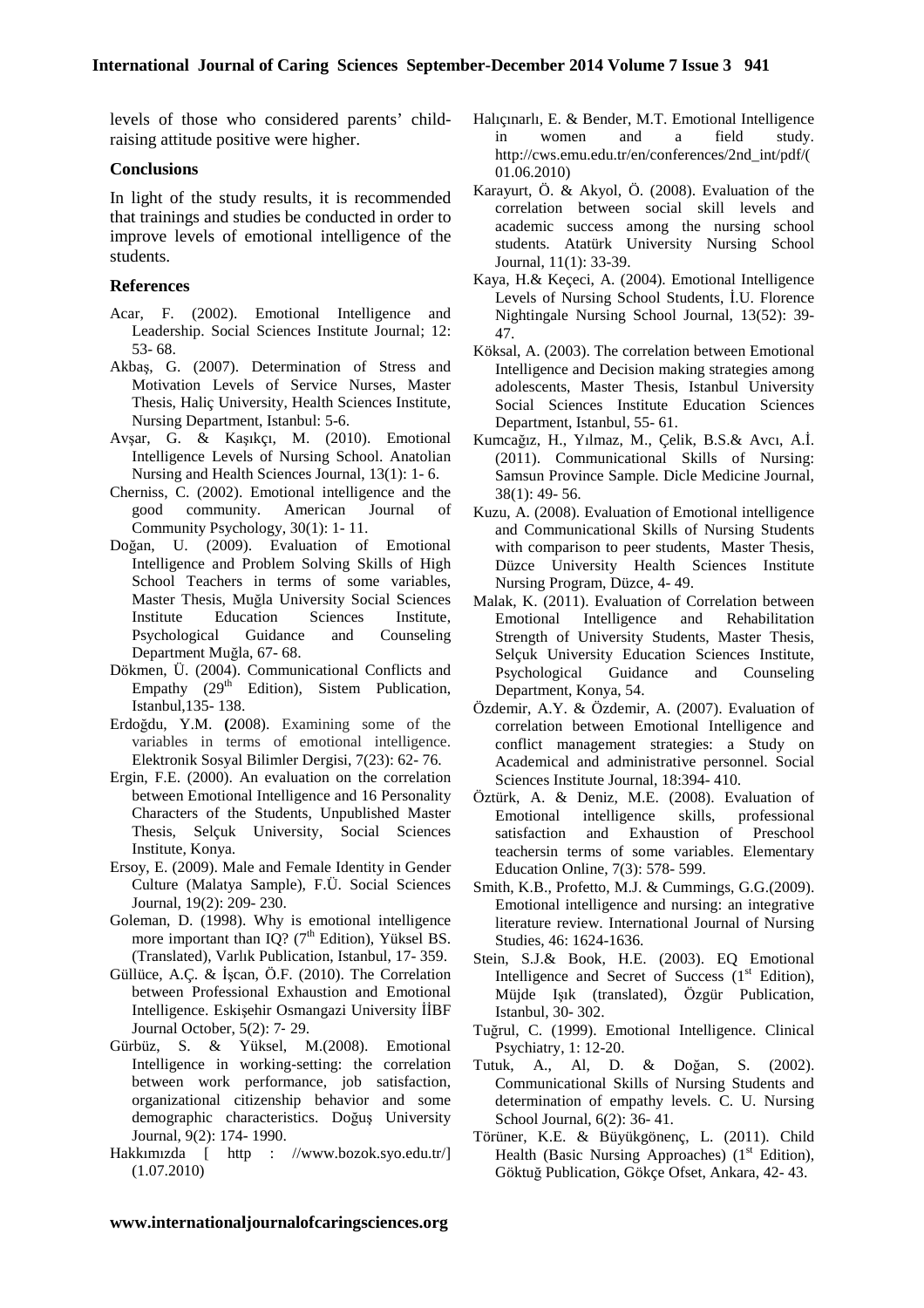- Ünsar, S., Fındık, Ü.Y., Sadırlı, S.K., Erol, Ö.& Ünsar, S.(2009). Emotional Intelligence Levels of Edirne Health School Students, University and Society, 9 (1) : 11.
- Velioğlu, P. (1999). Concepts and Theories in Nursing  $(1<sup>st</sup> Edition)$ , Alas Ofset Publication, Istanbul, 221-279.
- Yeşilyaprak, B. (2001). The Truths of emotional intelligence in education. Education Management, 25: 139- 146.
- Yılmaz, E. & Özkan, S. (2011). Evaluation of Emotional Intelligence Levels of Nursing School Students in terms of some variables, Maltepe University, Science and Art of Nursing Journal; 4(1): 40- 51.
- Yılmaz, M. & Şahin, Ş. (2004). Evaluation of Emotional Intelligence Levels of candidate preschool teachers in terms of some variables.  $12<sup>th</sup>$ National Education Sciences Congress, İnönü University, Malatya Education Faculty, 6- 9 July, 342.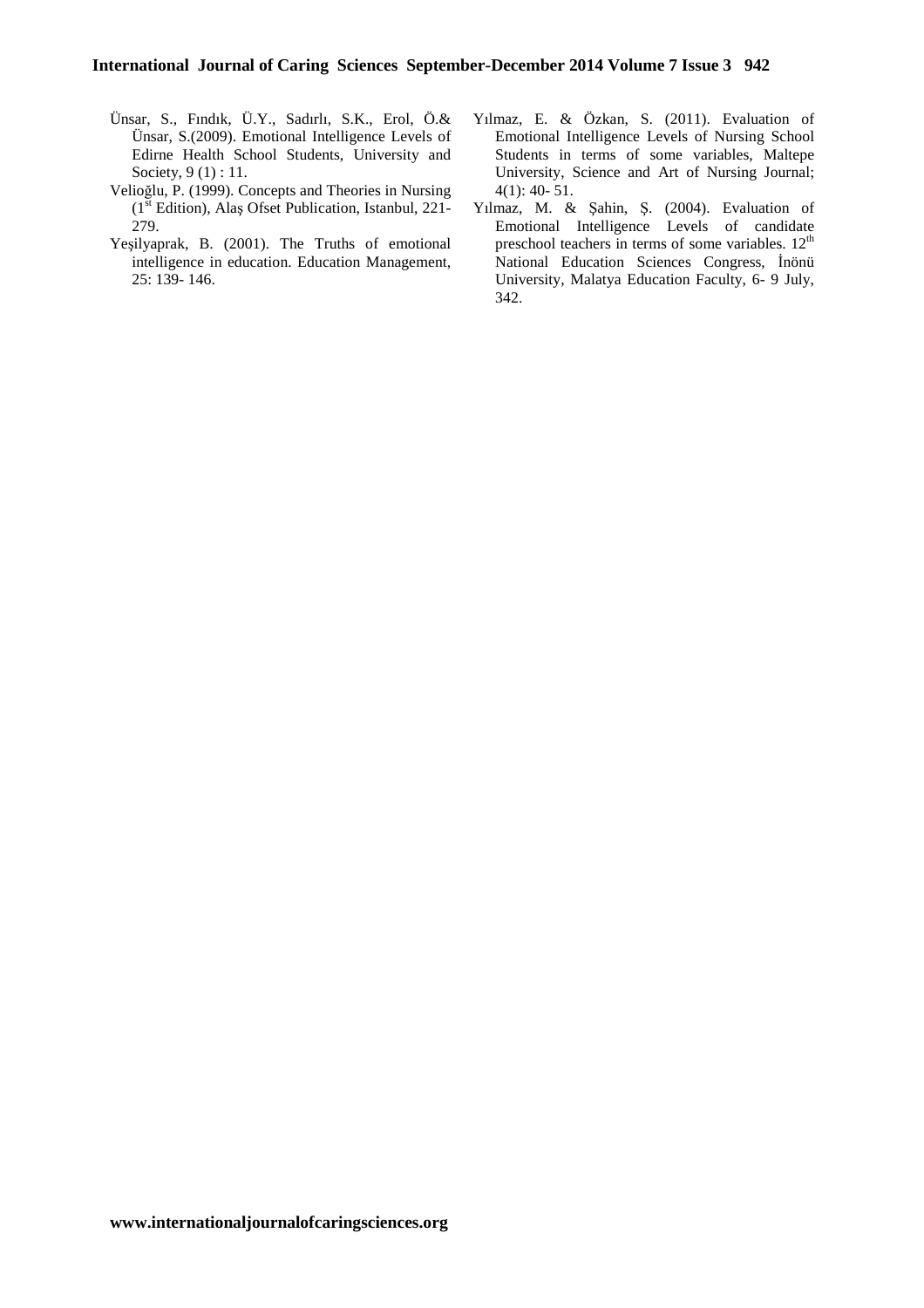| Table 3. Distribution Of Descriptive Characteristics Of The Students EIES Mean Scores |  |
|---------------------------------------------------------------------------------------|--|
|                                                                                       |  |

| <b>Descriptive</b><br><b>Characteristics</b> | $\mathbf n$ | <b>Emotional</b><br>awareness<br>$\overline{\mathbf{X}}$ ±SS (Median) | <b>Managing</b><br>one's emotions<br>$\overline{\mathbf{X}}$ ±SS (Median) | Self-<br>motivation $\overline{\mathbf{x}}$<br>±SS (Median) | <b>Empathy</b><br>$\overline{\mathbf{X}}$ ±SS (Median) | <b>Social skills</b><br>$\overline{\mathbf{X}}$ ±SS (Median) | <b>Total score</b><br>$\overline{\mathbf{X}}$ ±SS (Median) |
|----------------------------------------------|-------------|-----------------------------------------------------------------------|---------------------------------------------------------------------------|-------------------------------------------------------------|--------------------------------------------------------|--------------------------------------------------------------|------------------------------------------------------------|
| <b>Sex</b>                                   |             |                                                                       |                                                                           |                                                             |                                                        |                                                              |                                                            |
| Female                                       | 120         | $25.13 \pm 4.9$ (25)                                                  | $28.26 \pm 5.4$ (30)                                                      | $28.21 \pm 5.0$ (29)                                        | $28.49 \pm 4.7$ (29)                                   | $26.93 \pm 4.9$ (28)                                         | $136.89 \pm 20.3$ (141)                                    |
| Male                                         | 63          | $25.65 \pm 5.7$ (26)<br>U: 3394.500<br>p: .379                        | $28.55 \pm 5.3$ (29)<br>U: 3620.000<br>p: .835                            | $28.33 \pm 5.4$ (29)<br>U: 3594.000<br>p: .775              | $27.66 \pm 5.2$ (28.5)<br>U: 3412.000<br>p: .407       | $26.10\pm4.9(27)$<br>U: 3326.500<br>p: .279                  | $136.86 \pm 22.8$ (137)<br>U:3620.500<br>p: .836           |
| Age                                          |             |                                                                       |                                                                           |                                                             |                                                        |                                                              |                                                            |
| $20 \downarrow$                              | 53          | $25.35 \pm 4.7$ (25)                                                  | $27.98 \pm 5.7$ (29)                                                      | $27.79 \pm 4.9$ (29)                                        | $27.79 \pm 4.6$ (29)                                   | $26.77 \pm 4.8$ (28)                                         | $135.64 \pm 20.1$ (137)                                    |
| 20 and $\uparrow$                            | 130         | $25.27 \pm 5.4$ (26)<br>U: 3358.000                                   | $28.51 \pm 5.2$ (29.5)<br>U: 3303.500                                     | $28.47 \pm 5.2$ (29)<br>U: 3074.000                         | $28.40\pm5.1(29)$<br>U: $3099.500$                     | $26.61 \pm 5.1$ (27)<br>U: 3429.000                          | $137.39 \pm 21.5$ (141)<br>U: 3189.500                     |
|                                              |             | p: .789                                                               | p: .663                                                                   | p: .252                                                     | p: .287                                                | p: .961                                                      | p: .432                                                    |
| <b>Class</b>                                 |             |                                                                       |                                                                           |                                                             |                                                        |                                                              |                                                            |
| 1. Class                                     | 50          | $26.14 \pm 4.9$ (26)                                                  | $28.24 \pm 6.0$ (30)                                                      | $28.28 \pm 5.0$ (29)                                        | $27.96 \pm 4.4$ (29)                                   | $26.76 \pm 4.5$ (27)                                         | $137.80 \pm 19.9(139)$                                     |
| 2. Class                                     | 54          | $25.09 \pm 4.4$ (25)                                                  | $28.28 \pm 3.9$ (29)                                                      | $27.66 \pm 4.5$ (28)                                        | $28.05 \pm 4.9$ (28)                                   | $26.37 \pm 4.9$ (27)                                         | $135.33 \pm 17.5(136)$                                     |
| 3. Class                                     | 44          | $23.29 \pm 6.2$ (24)                                                  | $27.25 \pm 6.5$ (29)                                                      | $27.56 \pm 6.8$ (30)                                        | $27.84 \pm 6.1$ (29)                                   | $26.00\pm5.6(27)$                                            | $132.20 \pm 27.9(138)$                                     |
| 4. Class                                     | 35          | $26.94 \pm 4.6$ (28)                                                  | $30.05 \pm 4.2$ (31)                                                      | $29.97 \pm 2.8$ (20)                                        | $29.34 \pm 3.8$ (29)                                   | $27.80\pm4.6(28)$                                            | $143.85 \pm 16.2(144)$                                     |
|                                              |             | Kw: 8.771                                                             | Kw: 4.673                                                                 | Kw: 4.429                                                   | Kw: 1.651                                              | Kw: 1.933                                                    | Kw: 4.839                                                  |
|                                              |             | p: .032                                                               | p: .197                                                                   | p: .219                                                     | p: .648                                                | p: .586                                                      | p: .184                                                    |
| <b>Marital Status</b>                        |             |                                                                       |                                                                           |                                                             |                                                        |                                                              |                                                            |
| Married                                      | 6           | $23.83 \pm 2.3$ (24)                                                  | $27.50\pm4.8(27)$                                                         | $27.33 \pm 4.1(28)$                                         | $25.50 \pm 5.1$ (26)                                   | $22.16 \pm 3.9$ (20.5)                                       | $126.33 \pm 11.5$ (128)                                    |
| Single                                       | 177         | $25.35 \pm 5.2$ (26)                                                  | $28.38 \pm 5.4$ (30)                                                      | $28.28 \pm 5.2$ (29)                                        | $28.31 \pm 4.9$ (29)                                   | $26.81 \pm 4.9$ (27)                                         | $137.24 \pm 21.3$ (141)                                    |
|                                              |             | U: 395.000                                                            | U: 428.000                                                                | U: 420.500                                                  | U: 339.500                                             | U: 235.500                                                   | U: 299.000                                                 |
|                                              |             | p: .285                                                               | p: .418                                                                   | p: .385                                                     | p: .132                                                | p: .020                                                      | p: .069                                                    |
| <b>Occurrences of childhood Settlement</b>   |             |                                                                       |                                                                           |                                                             |                                                        |                                                              |                                                            |
| Village                                      | 34          | $25.41 \pm 5.4$ (27)                                                  | $27.44 \pm 6.0$ (28)                                                      | $28.97 \pm 5.2$ (30)                                        | $27.61 \pm 7.6$ (29)                                   | $25.58 \pm 5.2$ (27)                                         | $135.11 \pm 24.0(142.5)$                                   |
| county                                       | 78          | $26.08 \pm 5.0$ (26)                                                  | $28.62 \pm 5.2$ (30)                                                      | $27.96 \pm 5.2$ (29)                                        | $28.37 \pm 4.8$ (29)                                   | $26.80\pm4.9(27)$                                            | $137.76 \pm 21.1(139.5)$                                   |
| City                                         | 71          | $24.38 \pm 5.2$ (25)                                                  | $28.50 \pm 5.2$ (29)                                                      | $28.22 \pm 5.0$ (29)                                        | $28.35 \pm 4.7$ (29)                                   | $27.01 \pm 4.8$ (28)                                         | $136.76 \pm 19.9$ (140)                                    |
|                                              |             | Kw: 4.308                                                             | Kw: .833                                                                  | Kw: 1.768                                                   | Kw: .098                                               | Kw: 1.871                                                    | Kw: .105                                                   |
|                                              |             | p: .116                                                               | p: .659                                                                   | p: .413                                                     | p: .952                                                | p: .392                                                      | p: .949                                                    |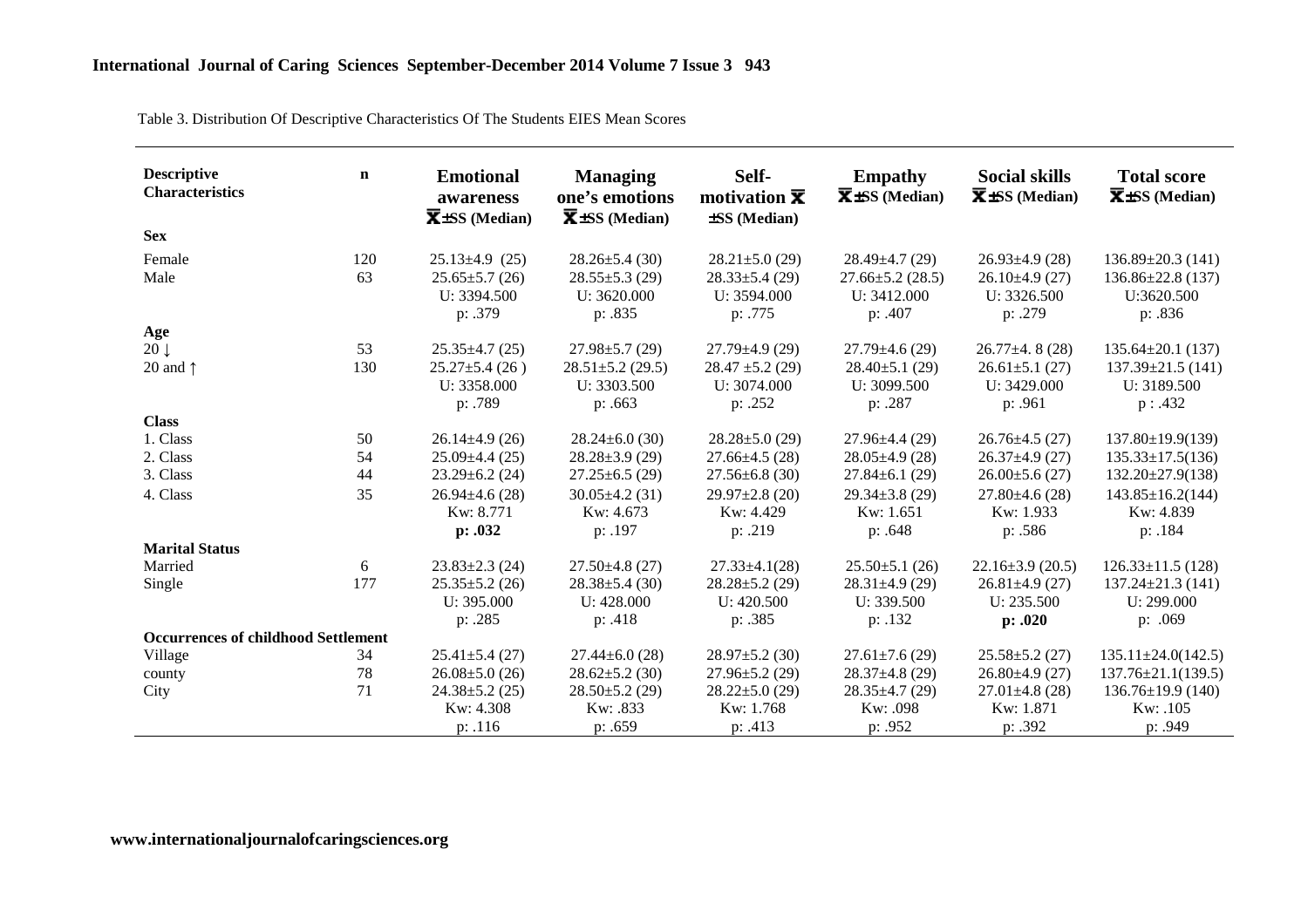| <b>Descriptive</b><br><b>Characteristics</b> | $\mathbf n$ | <b>Emotional</b><br>awareness<br>$\overline{\mathbf{X}}$ ±SS (Median) | <b>Managing</b><br>one's emotions<br>$\overline{\mathbf{X}}$ ±SS (Median) | Self-<br>motivation $\bar{x}$<br>±SS (Median) | <b>Empathy</b><br>$\overline{\mathbf{X}}$ ±SS (Median) | <b>Social skills</b><br>$\overline{\mathbf{X}}$ + SS (Median) | <b>Total score</b><br>$\overline{\mathbf{X}}$ + SS (Median) |
|----------------------------------------------|-------------|-----------------------------------------------------------------------|---------------------------------------------------------------------------|-----------------------------------------------|--------------------------------------------------------|---------------------------------------------------------------|-------------------------------------------------------------|
| economic status                              |             |                                                                       |                                                                           |                                               |                                                        |                                                               |                                                             |
| Low                                          | 22          | $25.54 \pm 5.8$ (26)                                                  | $28.81 \pm 5.0$ (29)                                                      | $30.77 \pm 2.8$ (31)                          | $29.45 \pm 3.8$ (29)                                   | $28.00\pm4.5(28)$                                             | $142.77 \pm 16.3$ (145)                                     |
| Medium                                       | 144         | $25.03 \pm 5.0$ (25)                                                  | $28.29 \pm 5.2$ (29)                                                      | $27.80 \pm 5.2$ (29)                          | $28.02 \pm 4.8$ (29)                                   | $26.58 \pm 4.9$ (27)                                          | $135.84 \pm 20.5(138.5)$                                    |
| Well                                         | 17          | $27.23 \pm 6.0$ (29)                                                  | $28.29 \pm 6.7$ (31)                                                      | $28.76 \pm 5.7$ (30)                          | $28.29 \pm 6.6$ (31)                                   | $25.58 \pm 5.8$ (28)                                          | $138,11\pm30.3(141)$                                        |
|                                              |             | Kw: 4.290                                                             | Kw: .246                                                                  | Kw: 7.683                                     | Kw: 1.254                                              | Kw: 2.450                                                     | Kw: 2.878                                                   |
|                                              |             | p: .117                                                               | p: .884                                                                   | p: .021                                       | p: .534                                                | p: .294                                                       | p: .237                                                     |
| <b>Pre-school Education</b>                  |             |                                                                       |                                                                           |                                               |                                                        |                                                               |                                                             |
| Get training                                 | 33          | $26.36 \pm 4.6$ (26)                                                  | $28.97 \pm 4.1$ (30)                                                      | $28.84 \pm 3.6$ (29)                          | $29.90 \pm 3.7$ (30)                                   | $27.51 \pm 4.1$ (28)                                          | $142.27 \pm 16.3$ (142)                                     |
| Don't get training                           | 150         | $25.06 \pm 5.3$ (25.5)                                                | $28.22 \pm 5.6$ (29)                                                      | $28.12 \pm 5.4$ (29)                          | $27.85 \pm 5.1$ (29)                                   | $26.47 \pm 5.1$ (27)                                          | $135.70 \pm 21.9(139.5)$                                    |
|                                              |             | U: 2210,500                                                           | U: 2402,500                                                               | U: 2474,500                                   | U: 1911,000                                            | U: 2228,500                                                   | U: 2133,000                                                 |
|                                              |             | p: .336                                                               | p: .792                                                                   | p: .999                                       | p: .040                                                | p : .370                                                      | p: .214                                                     |
| <b>Nursing Prefer Status</b>                 |             |                                                                       |                                                                           |                                               |                                                        |                                                               |                                                             |
| Who want                                     | 120         | $25.45 \pm 5.2$ (26)                                                  | $28.20 \pm 5.1$ (29)                                                      | $28.07\pm4.9(29)$                             | $27.94 \pm 4.8$ (27)                                   | $26.30\pm4.9(27)$                                             | $135.86 \pm 20.2$ (138)                                     |
| Who Don't Want                               | 63          | $25.00 \pm 5.3$ (25)                                                  | $28.67 \pm 5.8$ (30)                                                      | $28.60 \pm 5.5$ (30)                          | $28.76 \pm 5.1$ (28)                                   | $27.35 \pm 4.9$ (28)                                          | $138.84 \pm 22.7$ (142)                                     |
|                                              |             | U: 3597.000                                                           | U: $3448.500$                                                             | U: $3347.500$                                 | U: $3351.500$                                          | U: 3311.000                                                   | U: 3358.000                                                 |
|                                              |             | p: .590                                                               | p: .329                                                                   | p: .202                                       | p: .207                                                | p: .167                                                       | p: .215                                                     |
| <b>Status Of Being Happy To Be A Nurse</b>   |             |                                                                       |                                                                           |                                               |                                                        |                                                               |                                                             |
| Who are pleased                              | 17          | $23.82 \pm 5.2$ (24)                                                  | $25.70 \pm 5.9$ (29)                                                      | $26.41 \pm 5.8$ (28)                          | $26.82 \pm 5.3$ (27)                                   | $27.00\pm4.3(27)$                                             | $129.70 \pm 21.3$ (129)                                     |
| Who are not pleased                          | 128         | $25.36 \pm 5.3$ (26)                                                  | $28.58 \pm 5.1$ (29)                                                      | $27.91 \pm 5.1$ (29)                          | $28.41 \pm 4.9$ (29)                                   | $26.54 \pm 5.1$ (27)                                          | $136.86 \pm 21.8$ (141)                                     |
| Who are very pleased                         | 38          | $25.76 \pm 5.0$ (26)                                                  | $28.81 \pm 5.7$ (31)                                                      | $30.21 \pm 4.5$ (30)                          | $28.21 \pm 4.6$ (29)                                   | $26.92 \pm 4.5$ (28)                                          | $140.16 \pm 18.0$<br>(142.5)                                |
|                                              |             | KW: 1.910                                                             | KW: 4.907                                                                 | KW: 9.834                                     | KW: 1.621                                              | KW: .272                                                      | KW: 3.704                                                   |
|                                              |             | p: .385                                                               | p: .086                                                                   | p: .022                                       | p: .445                                                | p: .873                                                       | p: .157                                                     |

Table 3. Distribution Of Descriptive Characteristics Of The Students EIES Mean Scores (Continued)